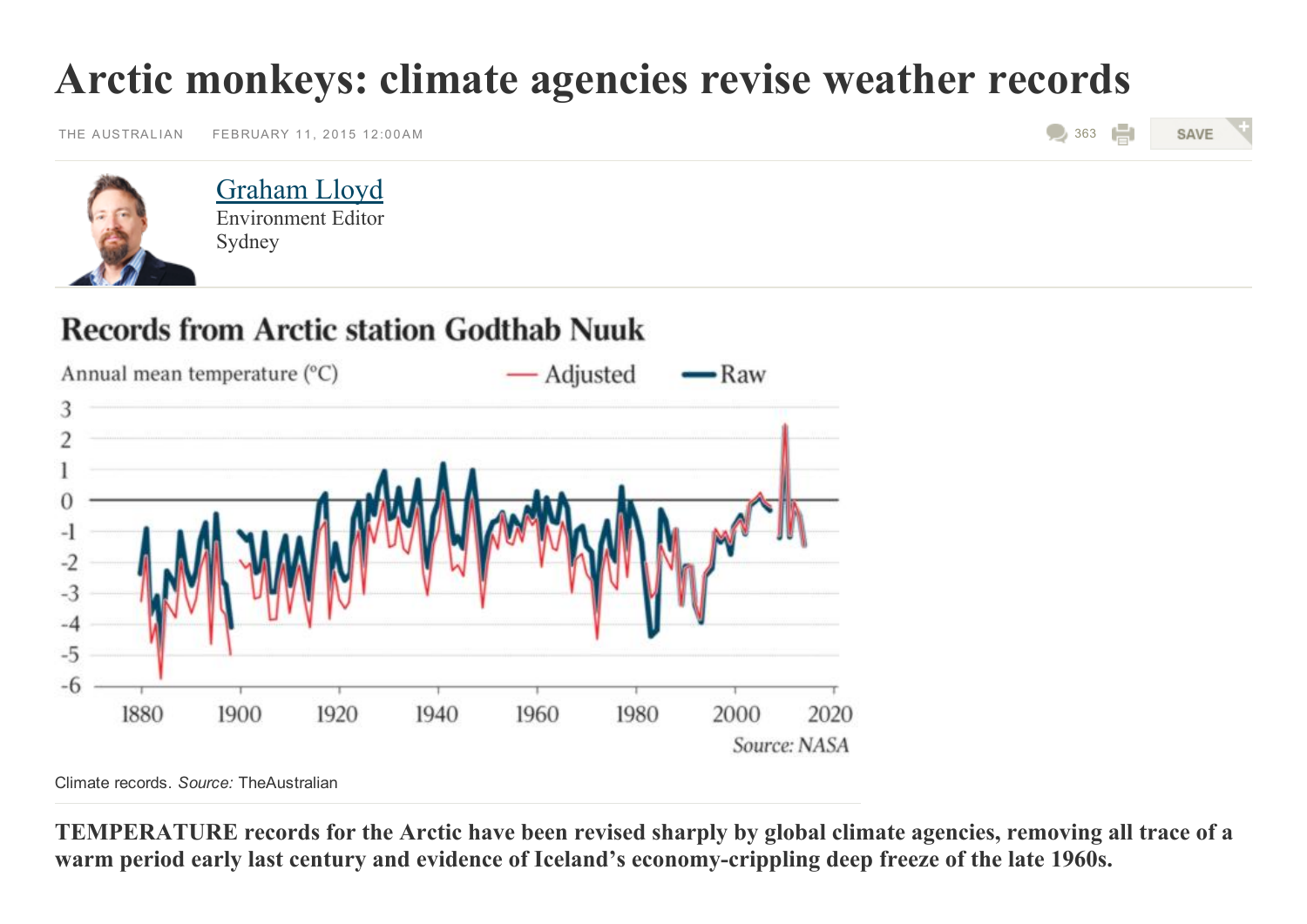The focus on the Arctic has put debate over manipulation of historic temperature data into an area best known in climate change forums for melting ice and polar bears.

Climate authorities have been challenged over decisions to revise and homogenise data, often by reducing historic temperatures, making temperature rises since 1950 appear more dramatic. Questions have been raised about temperature data sets in North America, the North Pole, Latin America, Australia and New Zealand, with some claiming the changes amount to fraud or criminal behaviour.

Climate agencies, including Australia's Bureau of Meteorology and the National Oceanic and Atmospheric Administration, have defended the practice as necessary to compensate for non-climatic factors such as site moves for thermometers or changes in equipment and big differences with neighbouring stations. The agencies are under increasing pressure to fully explain specific reasons for any adjustments.

The changes were first made by the US government's Global Historical Climate Network. They were then amplified by two of the main official surface records, NASA's Goddard Institute for Space Studies (Giss) and the NOAA's National Climate Data Centre, which use the warming trends to estimate temperatures across the vast regions of the Earth.

Reports by respected climate science blogger Paul Homewood about temperature record changes in Paraguay and the Arctic have been republished internationally.

Mr Homewood is the author of the website notalotofpeopleknowthat, which has posted a series of investigations on the issue.

Britain's Sunday Telegraph columnist Christopher Booker said Mr Homewood's research showed historic data had been systematically "adjusted" to show the Earth as having warmed much more than the data justified.

Mr Homewood first analysed the homogenisation of temperature records in Paraguay after US climate agencies NASA and NOAA declared 2014 to be the hottest on record. He found that dramatic revisions had been made to historic temperature records throughout the region.

After finding big changes in South America, Mr Homewood turned his attention to the Arctic.

He found data was adjusted from Greenland in the west to Siberia in the east, making the 1930s look cooler than it was.

"The scale and geographic range of these is breathtaking," he said.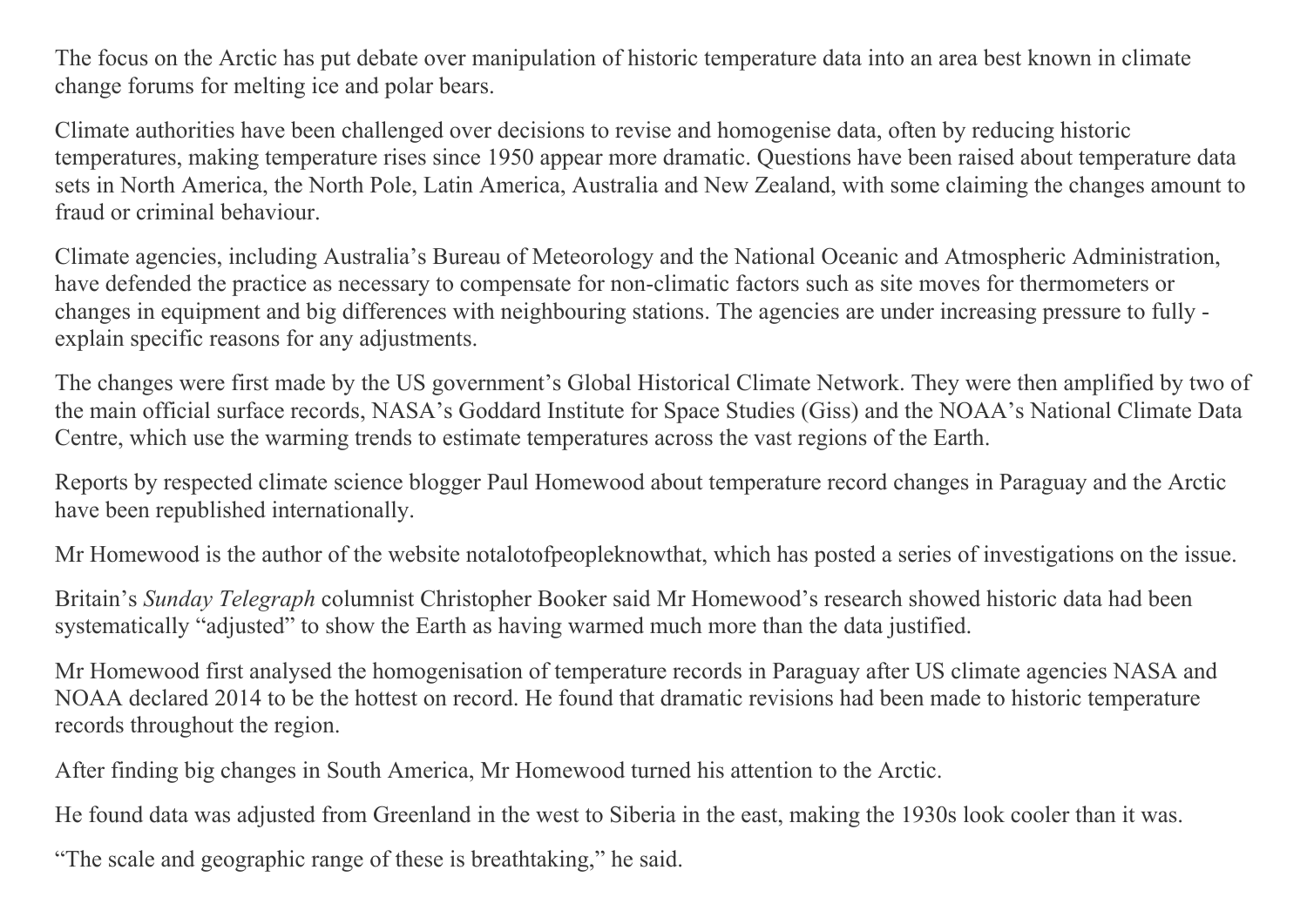"The effect has been to remove a large part of the 1940s spike, and as a consequence removed much of the drop in temperatures during the subsequent cold decades."

The deep freeze of the late 60s and early 70s is well recorded and remembered.

Trausti Johsson, a senior meteorologist at the Iceland Met Office, told Mr Homewood there had been a very sudden cold climatic change in Iceland in 1965 that affected the whole of society, with soaring unemployment rates and a 50 per cent devaluation of the local currency as the big freeze caused a downturn in fishing and other industries.

"It is very sad if this significant climatic change is being interpreted as an observation error and adjusted out of existence," he said.

NASA has responded to questions about temperature changes by highlighting a YouTube post by British scientist Kevin Cowtan, who is on staff of a Queensland University course, "Making Sense of Climate Change Denial".

The video that explained possible reasons for adjusting temperature data in Paraguay was not officially sanctioned by NASA and has been criticised by one IPCC reviewer for underplaying the size and potential significance of the temperature adjustments.

However, a report on US climate scientist Judith Curry's website yesterday rejected any claims of fraud in the homogenisation process.

The report by Robert Rohde, Zeke Hausfather and Steve Mosher said it was possible to find stations that homogenisation had warmed and others that had cooled.

It was also possible to find select entire continents that had warmed and others where the opposite was the case.

"Globally, however, the effect of adjustments is minor. It's minor because on average the biases that require adjustments mostly cancel each other out," the report said.

In a statement to *The Australian*, NOAA said it was understandable there was a lot of interest in the homogenisation changes.

"Numerous peer-reviewed studies continue to find that NOAA's temperature record is reliable," NOAA spokesman Brady Phillips said.